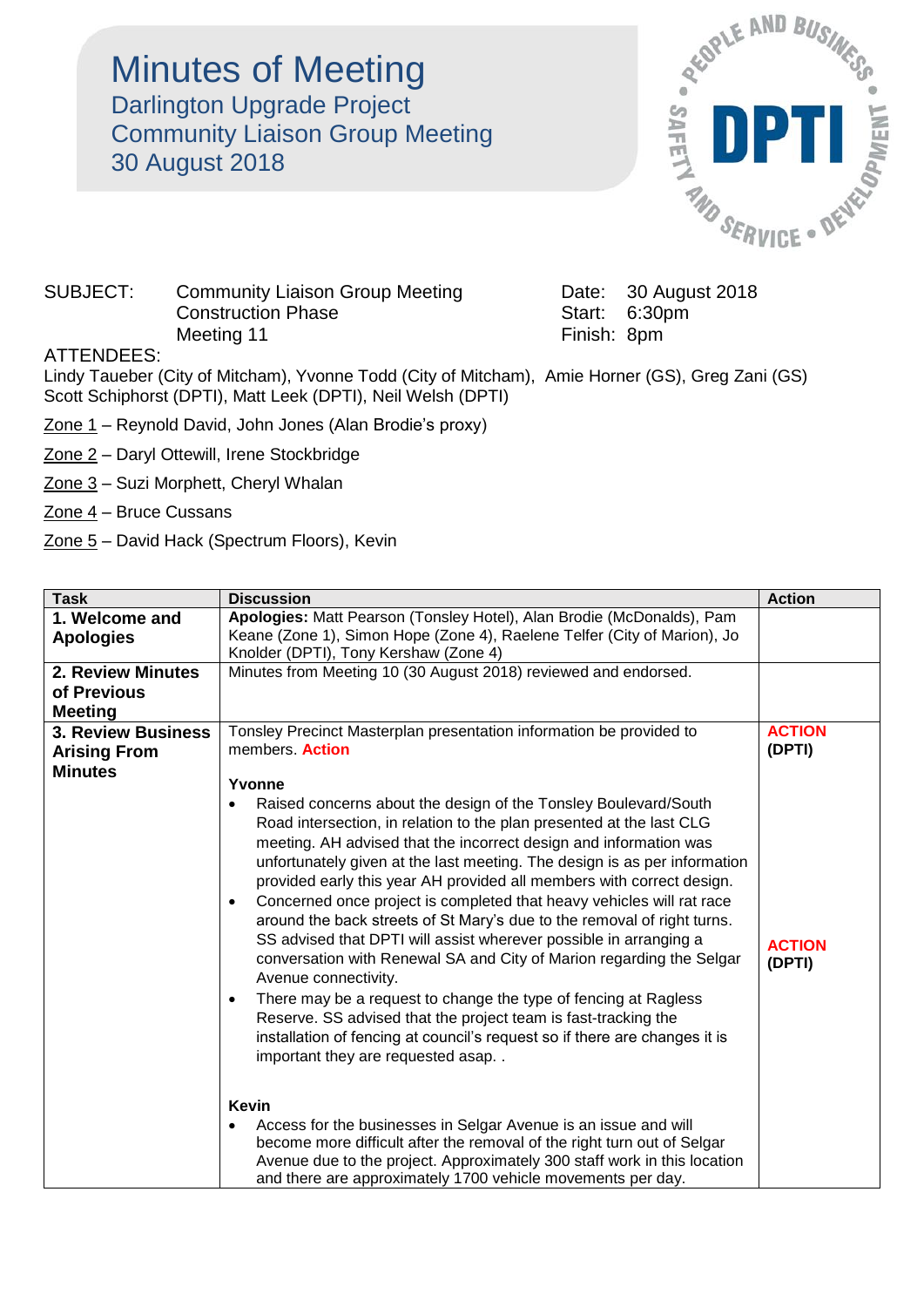|                   | Connection from Selgar Avenue into the Tonsley precinct would resolve<br>٠<br>many issues in the future, however I have received an email from<br>Renewal SA confirming that it is not possible to provide any such                                                                                                                                                                                                                                                                                                                                                                                                                                                                                                                                                                                                                                                                                                                                              | <b>ACTION</b>           |
|-------------------|------------------------------------------------------------------------------------------------------------------------------------------------------------------------------------------------------------------------------------------------------------------------------------------------------------------------------------------------------------------------------------------------------------------------------------------------------------------------------------------------------------------------------------------------------------------------------------------------------------------------------------------------------------------------------------------------------------------------------------------------------------------------------------------------------------------------------------------------------------------------------------------------------------------------------------------------------------------|-------------------------|
|                   | connection. The project team advised that they were unaware of this<br>advice and asked that Kevin send a copy through. Kevin to send a copy<br>of the email to GS/DPTI. Action                                                                                                                                                                                                                                                                                                                                                                                                                                                                                                                                                                                                                                                                                                                                                                                  | (Kevin)                 |
|                   | SS advised that is not a Darlington Upgrade Project issue but will assist                                                                                                                                                                                                                                                                                                                                                                                                                                                                                                                                                                                                                                                                                                                                                                                                                                                                                        | <b>ACTION</b>           |
|                   | wherever possible in arranging a conversation with Renewal SA and<br>City of Marion. Action                                                                                                                                                                                                                                                                                                                                                                                                                                                                                                                                                                                                                                                                                                                                                                                                                                                                      | (DPTI)                  |
|                   | John Traffic on Brookside Road is banking up past McDonalds as a result<br>of the traffic signals that have been installed. SS advised that the<br>intersection is currently operating in an interim arrangement and the project<br>team is investigating measures to improve its functionality in the interim.<br>Can there be a left turning lane out of Brookside Road by acquiring<br>٠<br>some land from the Shell service station? SS advised this is not an<br>option that is being explored and reiterated the intersection is currently<br>operating in an interim configuration.<br>Have the businesses in the area, including McDonalds and Shell, been<br>٠<br>informed of the works/changes? AH advised that the project have been<br>working very closely with all businesses. SS also advised we are<br>working hard to complete the southern section of the project and move<br>out of this area of the project as quickly and safely as we can. |                         |
|                   | Lindy                                                                                                                                                                                                                                                                                                                                                                                                                                                                                                                                                                                                                                                                                                                                                                                                                                                                                                                                                            |                         |
|                   | After completion of the project who is responsible for the maintenance<br>of graffiti? DPTI to follow up and report back. Action                                                                                                                                                                                                                                                                                                                                                                                                                                                                                                                                                                                                                                                                                                                                                                                                                                 | <b>ACTION</b><br>(DPTI) |
|                   | Who is responsible for the maintenance of landscaping on completion<br>of the project? SS advised that Gateway South is responsible for three<br>years then it is handed over to local councils.                                                                                                                                                                                                                                                                                                                                                                                                                                                                                                                                                                                                                                                                                                                                                                 |                         |
| 4. Project Update | Greg Zani provided update.                                                                                                                                                                                                                                                                                                                                                                                                                                                                                                                                                                                                                                                                                                                                                                                                                                                                                                                                       |                         |
|                   | 50% of excavation works for the lowered motorway are complete.<br>٠<br>The second Main South Road bridge over the Southern Expressway<br>$\bullet$                                                                                                                                                                                                                                                                                                                                                                                                                                                                                                                                                                                                                                                                                                                                                                                                               |                         |
|                   | was installed successfully last weekend.                                                                                                                                                                                                                                                                                                                                                                                                                                                                                                                                                                                                                                                                                                                                                                                                                                                                                                                         |                         |
|                   | Construction of the off-ramp for bridge three is ongoing.<br>٠<br>Sturt Road bridge construction is ongoing. Deck was poured recently.                                                                                                                                                                                                                                                                                                                                                                                                                                                                                                                                                                                                                                                                                                                                                                                                                           |                         |
|                   | Traffic to be shifted onto the new bridge later in the year.<br>Construction of the on-ramp for the Ayliffes Road Bridge is ongoing.<br>$\bullet$                                                                                                                                                                                                                                                                                                                                                                                                                                                                                                                                                                                                                                                                                                                                                                                                                |                         |
|                   | Traffic switch 6A2: Flinders Drive intersection, this will change access<br>$\bullet$                                                                                                                                                                                                                                                                                                                                                                                                                                                                                                                                                                                                                                                                                                                                                                                                                                                                            |                         |
|                   | for southbound traffic accessing Southern Expressway. Changes come<br>into effect at 6am Monday 3 September.                                                                                                                                                                                                                                                                                                                                                                                                                                                                                                                                                                                                                                                                                                                                                                                                                                                     |                         |
|                   | Traffic switch St Marys: moving northbound traffic onto the new<br>٠<br>constructed surface roads. This will allow construction of the                                                                                                                                                                                                                                                                                                                                                                                                                                                                                                                                                                                                                                                                                                                                                                                                                           |                         |
|                   | southbound surface roads and Tonsley Boulevard Bridge to commence.<br>This will be in place for approximately 8-9 months.                                                                                                                                                                                                                                                                                                                                                                                                                                                                                                                                                                                                                                                                                                                                                                                                                                        |                         |
|                   | Mimosa Terrace/Sutton Road bridge works ongoing - deck poured.<br>$\bullet$                                                                                                                                                                                                                                                                                                                                                                                                                                                                                                                                                                                                                                                                                                                                                                                                                                                                                      |                         |
|                   | Flinders Drive extension, first section between MSR and Laffer Drive<br>$\bullet$<br>will come online October. Car parking on Laffer Drive will be temporarily<br>removed.                                                                                                                                                                                                                                                                                                                                                                                                                                                                                                                                                                                                                                                                                                                                                                                       |                         |
|                   | Upcoming works for remainder of September and October 2018:                                                                                                                                                                                                                                                                                                                                                                                                                                                                                                                                                                                                                                                                                                                                                                                                                                                                                                      |                         |
|                   | Continued bridge works for:<br><b>Tonsley Boulevard bridge</b><br>$\circ$                                                                                                                                                                                                                                                                                                                                                                                                                                                                                                                                                                                                                                                                                                                                                                                                                                                                                        |                         |
|                   | Traffic switch St Marys (northern end of the project)<br>$\circ$<br>Sturt Road Bridge open to traffic                                                                                                                                                                                                                                                                                                                                                                                                                                                                                                                                                                                                                                                                                                                                                                                                                                                            |                         |
|                   | $\circ$<br>Ayliffes Road bridge - northern section to be installed weekend<br>$\circ$                                                                                                                                                                                                                                                                                                                                                                                                                                                                                                                                                                                                                                                                                                                                                                                                                                                                            |                         |
|                   | 7-10 September<br>Sutton Road/Mimosa Terrace bridge.<br>$\circ$                                                                                                                                                                                                                                                                                                                                                                                                                                                                                                                                                                                                                                                                                                                                                                                                                                                                                                  |                         |
|                   | Carpark reconfiguration works within Bedford Medical Clinic.                                                                                                                                                                                                                                                                                                                                                                                                                                                                                                                                                                                                                                                                                                                                                                                                                                                                                                     |                         |
|                   | Asphalt works across the project site (project wide).                                                                                                                                                                                                                                                                                                                                                                                                                                                                                                                                                                                                                                                                                                                                                                                                                                                                                                            |                         |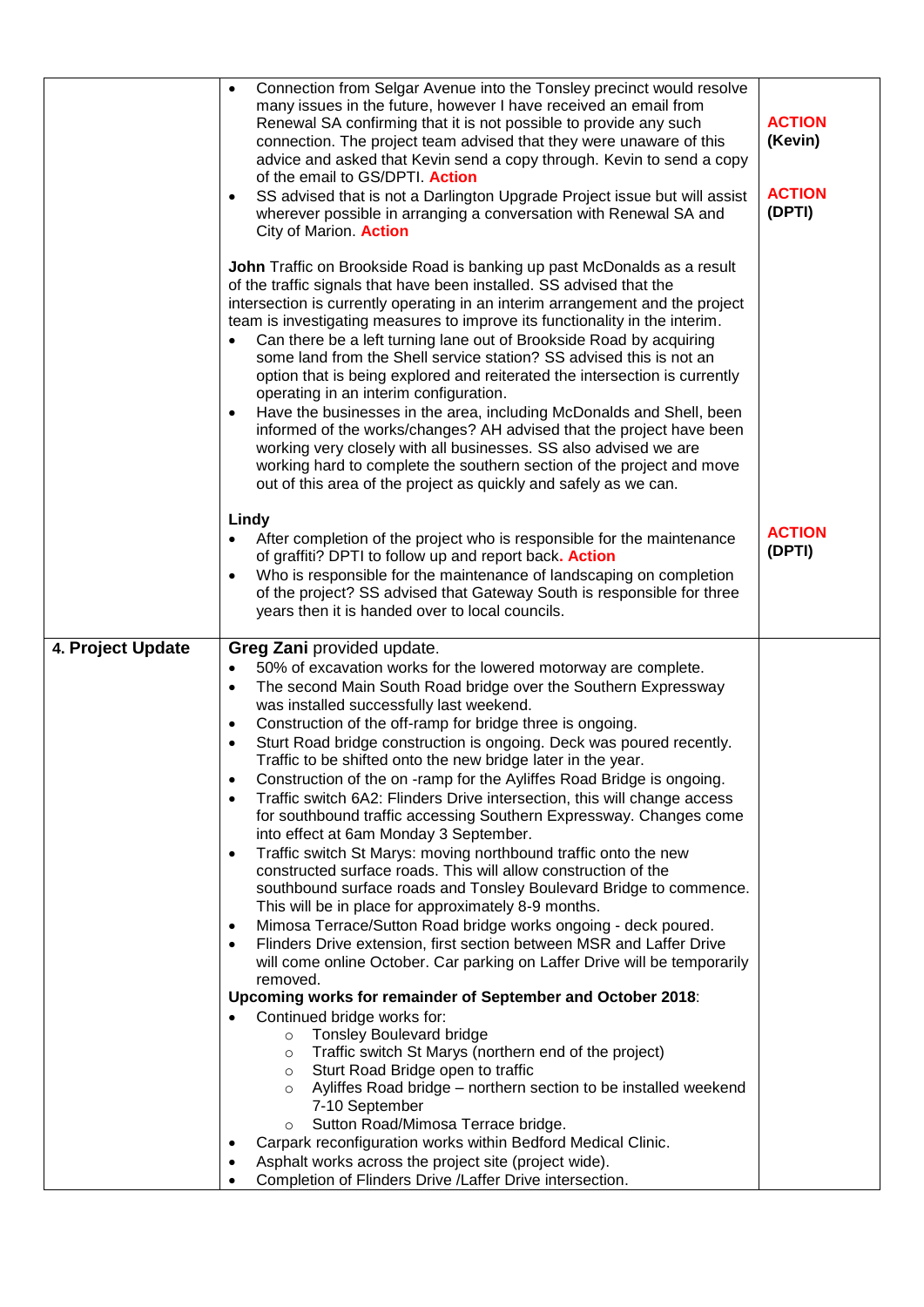| 5. Flinders Link<br><b>Update</b> | Neil Welsh provided update.<br>The proposed Flinders Link Project is in the planning and design phase.                                                                                                                                                                                                                                                                                                                                                                                                                                     |                       |
|-----------------------------------|--------------------------------------------------------------------------------------------------------------------------------------------------------------------------------------------------------------------------------------------------------------------------------------------------------------------------------------------------------------------------------------------------------------------------------------------------------------------------------------------------------------------------------------------|-----------------------|
| <b>6. Round The Table</b>         | <b>David</b>                                                                                                                                                                                                                                                                                                                                                                                                                                                                                                                               |                       |
|                                   | Ongoing access issues with Selgar Avenue, as previously<br>$\bullet$<br>discussed                                                                                                                                                                                                                                                                                                                                                                                                                                                          |                       |
|                                   | <b>Bruce Cussans</b>                                                                                                                                                                                                                                                                                                                                                                                                                                                                                                                       |                       |
|                                   | Yellow line marking are working well<br>$\bullet$<br>Noticed that a new Bunnings is being built on South Road at<br>$\bullet$<br>Edwardstown. Why is this being done if this section of road is part<br>of the next stage of the South Road upgrade? SS advised that we<br>currently have no funding for the next section and that it is the<br>Governments long term goal to have the non-stop north-south<br>corridor. There are no confirmed details of the next stage. Many<br>businesses have short-term business plans and we cannot |                       |
|                                   | comment on their decision to build in this location.                                                                                                                                                                                                                                                                                                                                                                                                                                                                                       |                       |
|                                   | Daryl<br>There is an arrow on traffic movement plan in the centre of the<br>$\bullet$<br>Ayliffes Road bridge install notification that is pointing in the wrong<br>direction. AH to have the map corrected and re-sent to the group.                                                                                                                                                                                                                                                                                                      | <b>ACTION</b><br>(GS) |
|                                   |                                                                                                                                                                                                                                                                                                                                                                                                                                                                                                                                            |                       |
|                                   | Reynold<br>There are quite a few weeds alongside the noise walls. GS to follow<br>$\bullet$<br>up as to when next round of vegetation management will be<br>undertaken. Action                                                                                                                                                                                                                                                                                                                                                             | <b>ACTION</b><br>(GS) |
|                                   | When will property noise treatments be installed? AH advised that<br>$\bullet$<br>engagement is currently being undertaken with properties that have<br>been identified as potentially being eligible. Assessments of these<br>164 properties are being undertaken with an acoustic engineer and<br>architect where required. From here, the total number of eligible<br>properties will be confirmed.                                                                                                                                     | <b>ACTION</b>         |
|                                   | Would like to post the Ayliffes Road bridge installation flyer on the<br>BPRA FB page. AH will send out updated flyer tomorrow.                                                                                                                                                                                                                                                                                                                                                                                                            | (GS)                  |
|                                   | <b>Suzi</b>                                                                                                                                                                                                                                                                                                                                                                                                                                                                                                                                |                       |
|                                   | At the Ayliffes Road intersection there are two stop bars which is a<br>$\bullet$<br>bit confusing. GZ advised that this will be fixed as part of the<br>upcoming traffic switch.                                                                                                                                                                                                                                                                                                                                                          |                       |
|                                   | Vehicles parking in the Ayliffes Road U-turn, are people allowed to<br>$\bullet$                                                                                                                                                                                                                                                                                                                                                                                                                                                           |                       |
|                                   | park here? AH advised this is a no standing zone.<br>Can there be a sign located for the Ayliffes Road U-turn (50 meter<br>$\bullet$                                                                                                                                                                                                                                                                                                                                                                                                       | <b>ACTION</b>         |
|                                   | before the U-turn facility) GS to follow up. Action                                                                                                                                                                                                                                                                                                                                                                                                                                                                                        | (GS/DPTI)             |
|                                   | Lindy                                                                                                                                                                                                                                                                                                                                                                                                                                                                                                                                      |                       |
|                                   | I would like to thank the Darlington project team for all the hard<br>٠                                                                                                                                                                                                                                                                                                                                                                                                                                                                    |                       |
|                                   | work will these major milestones. Great work.<br>Would like some plans of the project to be display at the Women's<br>$\bullet$                                                                                                                                                                                                                                                                                                                                                                                                            |                       |
|                                   | Memorial playing fields upcoming AGM. GS to arrange. Action                                                                                                                                                                                                                                                                                                                                                                                                                                                                                | <b>ACTION (GS)</b>    |
|                                   | Will the Ayliffes Road units be invited to the Ayliffes bridge install<br>$\bullet$<br>morning tea? GS advised that this is only for a small group of VIP's                                                                                                                                                                                                                                                                                                                                                                                |                       |
|                                   | and another time the project will look at doing a community event.                                                                                                                                                                                                                                                                                                                                                                                                                                                                         |                       |
| 7. Meeting closed                 | Meeting closed: 8pm                                                                                                                                                                                                                                                                                                                                                                                                                                                                                                                        |                       |
| and next meeting                  | Next meeting Thursday 11 October 2018, 6:30pm - 8.30pm.                                                                                                                                                                                                                                                                                                                                                                                                                                                                                    |                       |